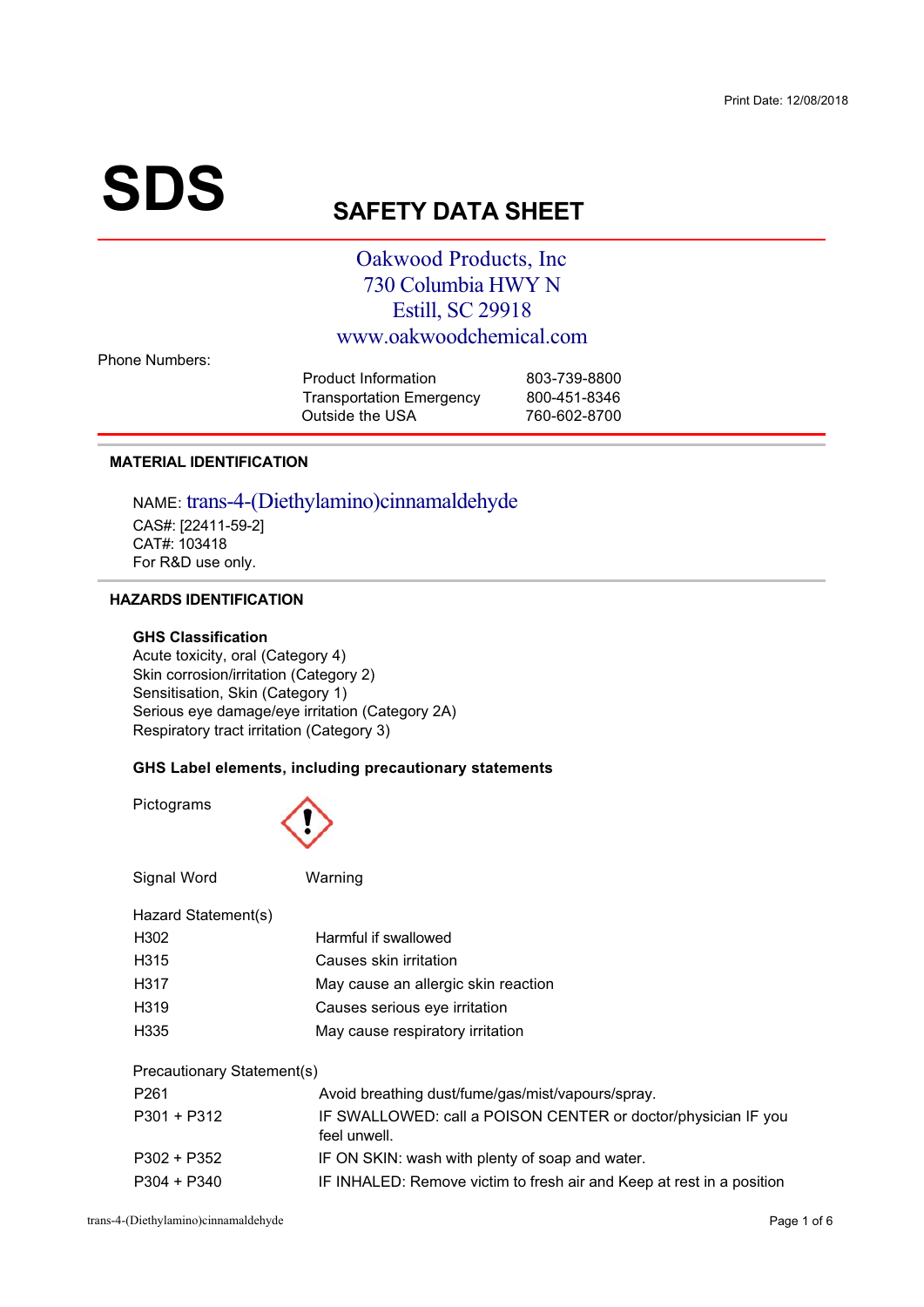comfortable for breathing.

 $P305 + P351 + P338$ IF IN EYES: Rinse cautiously with water for several minutes. Remove contact lenses, if present and easy to do. Continue rinsing.

#### **COMPOSITION/INFORMATION ON INGREDIENTS**

Formula  $\therefore$  C13H17NO Molecular Weight  $: 203.29$ 

| $\ $ CAS   | Description                            | <b>I</b> Concentration |
|------------|----------------------------------------|------------------------|
| 22411-59-2 | ltrans-4-(Diethylamino) cinnamaldehyde | ' 98%                  |

#### **FIRST AID MEASURES**

#### In case of eve contact

Immediately flush eves with running water for at least 15 minutes while keeping eves open. Seek medical attention

#### In case of skin contact

Wash thoroughly with soap and plenty of water. Seek medical attention.

#### If inhaled

Remove victim from source of exposure to fresh air. If breathing is difficult, administer oxygen. Seek medical attention.

#### If swallowed

Do not induce vomiting. Give water to victim to drink. Seek medical attention.

#### **FIRE-FIGHTING MEASURES**

#### Suitable extinguishing media

Use carbon dioxide, dry chemical powder, alcohol-resistant or polymer foam.

#### Special protective equipment for fire-fighters

Wear self-contained breathing apparatus and protective clothing to prevent contact with skin and eves.

#### Unusual fire and explosion hazards/decomposition of product

emits toxic fumes under fire conditions.

#### **ACCIDENTAL RELEASE MEASURES**

#### **Personal precautions**

Use personal protective equipment. Avoid breathing fumes, vapors, mists or gas. Ventilate area. Remove all sources of ignition. Evacuate personnel.

#### **Environmental precautions**

Prevent further leakage if safe to do so.

#### Methods and materials for containment and clean up

Absorb spills on sand or vermiculite and place in closed container for disposal.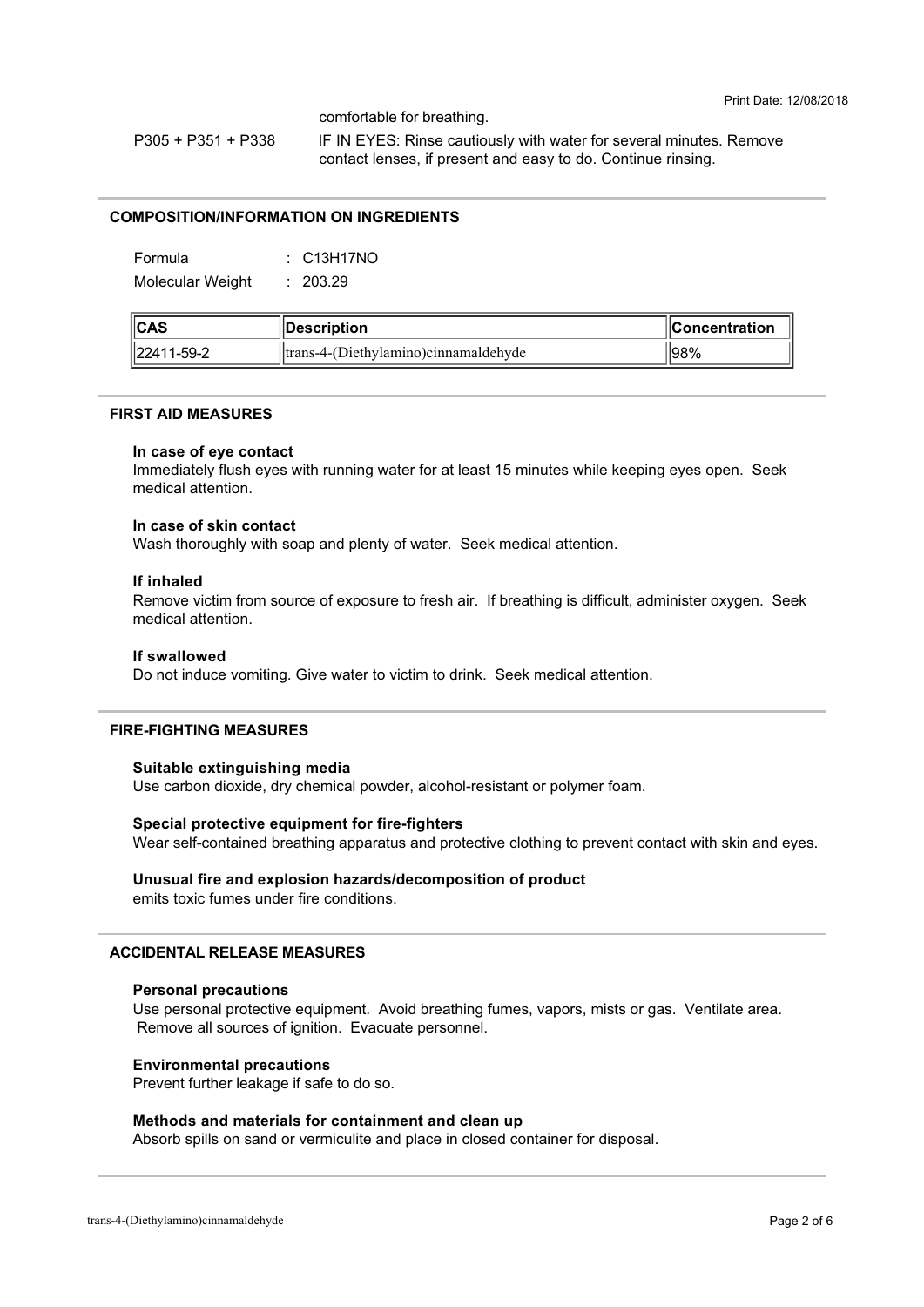#### **HANDLING AND STORAGE**

#### **Precautions for safe handling**

ment presenged deep in the all all experiments in the m Avoid prolonged use. Avoid all direct contact with material. Do not breathe dust or vapor. Wash  $\ldots$   $\ldots$   $\ldots$   $\ldots$   $\ldots$   $\ldots$ 

#### **Precautions for safe storage**

Keep container tightly closed. Store in a cool, dry, well-ventilated area.

#### **EXPOSURE CONTROL/PERSONAL PROTECTION**

+

> 35
 3

#### **Personal protective equipment**

#### **Eye/face protection**

standards such as NIOSH (US) or EN 166 (EU). Wear protective safety goggles or face shields tested and approved under appropriate government

#### **Hand/skin protection**

Avoid all direct contact with product.<br>Wear chemical-resistant gloves. Wear protective clothing and boy After contact with skin wash immer  $\sim$  460  $\mu$   $\sim$  460  $\mu$   $\sim$  460  $\mu$ 

#### **Respiratory protection**

 $\frac{1}{2}$  concentrations are unknown or exceed the exposure limits 
 9>55
 3 4

#### **PHYSICAL AND CHEMICAL PROPERTIES**

| Appearance                                   | dark orange powder |
|----------------------------------------------|--------------------|
| Odour                                        | no data available  |
| Odour Threshold                              | no data available  |
| Melting point/Freezing Point                 | 74-76°C            |
| <b>Boiling Point</b>                         | no data available  |
| <b>Flash Point</b>                           | no data available  |
| <b>Evaporation Rate</b>                      | no data available  |
| Flammability (solid, gas)                    | no data available  |
| Upper/Lower Flammability or Explosive limits | no data available  |
| Vapour pressure                              | no data available  |
| <b>Relative Density</b>                      | no data available  |
| Solubility(ies)                              | no data available  |
| Partition coefficient: n-octanol/water       | no data available  |
| Auto-ignition temperature                    | no data available  |
| Decomposition temperature                    | no data available  |
| Viscosity                                    | no data available  |
| Refractive Index                             | no data available  |

#### **STABILITY AND REACTIVITY**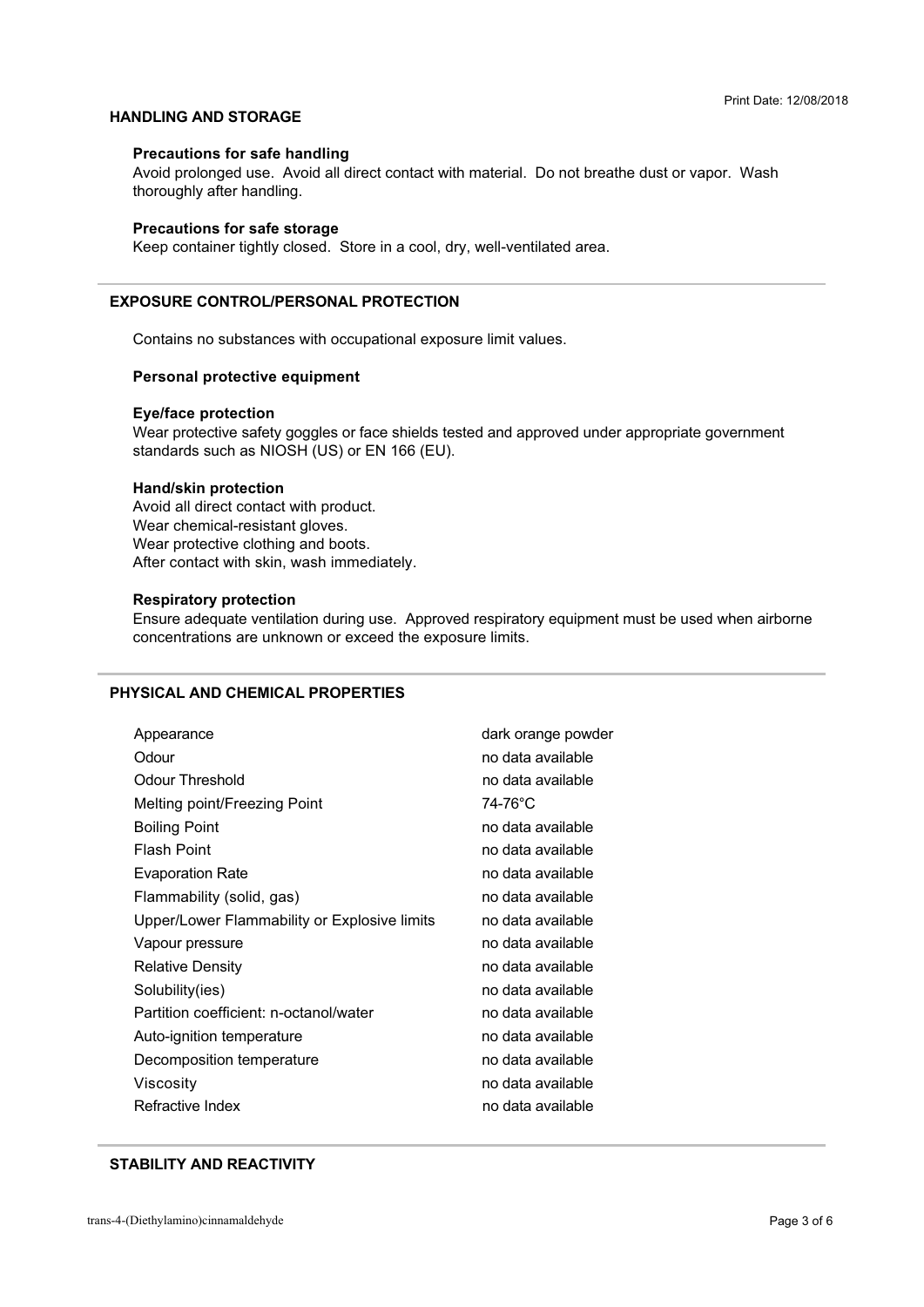**Chemical stability** Stable under recommended storage conditions.

### **Possibility of hazardous reactions**

no data available

#### **Conditions to avoid** no data available

#### Incompatible materials

Strong oxidizing agents and strong bases.

#### **Hazardous decomposition products**

May evolve carbon monoxide, carbon dioxide, and nitrogen oxides.

#### **TOXICOLOGICAL INFORMATION**

#### **Acute toxicity Skin corrosion/irritation** Causes skin irritation

Serious eye damage/eye irritation Causes serious eye irritation

Respiratory or skin sensitization May cause an allergic skin reaction

**Germ cell mutagenicity** no data available

Carcinogenicity no data available

**Reproductive toxicity** no data available

**STOT-single exposure** May cause respiratory irritation

**STOT-repeated exposure** no data available

**Aspiration hazard** no data available

# **Exposure Routes**

Irritating to skin, eyes, and respiratory system. May have harmful effects if inhaled or swallowed.

**Signs and Symptoms of Exposure** 

burning sensation, Cough, wheezing, laryngitis, Shortness of breath, Headache, Nausea, Vomiting,

To the best of our knowledge, the health hazards of this material have not been fully investigated.

#### **ECOLOGICAL INFORMATION**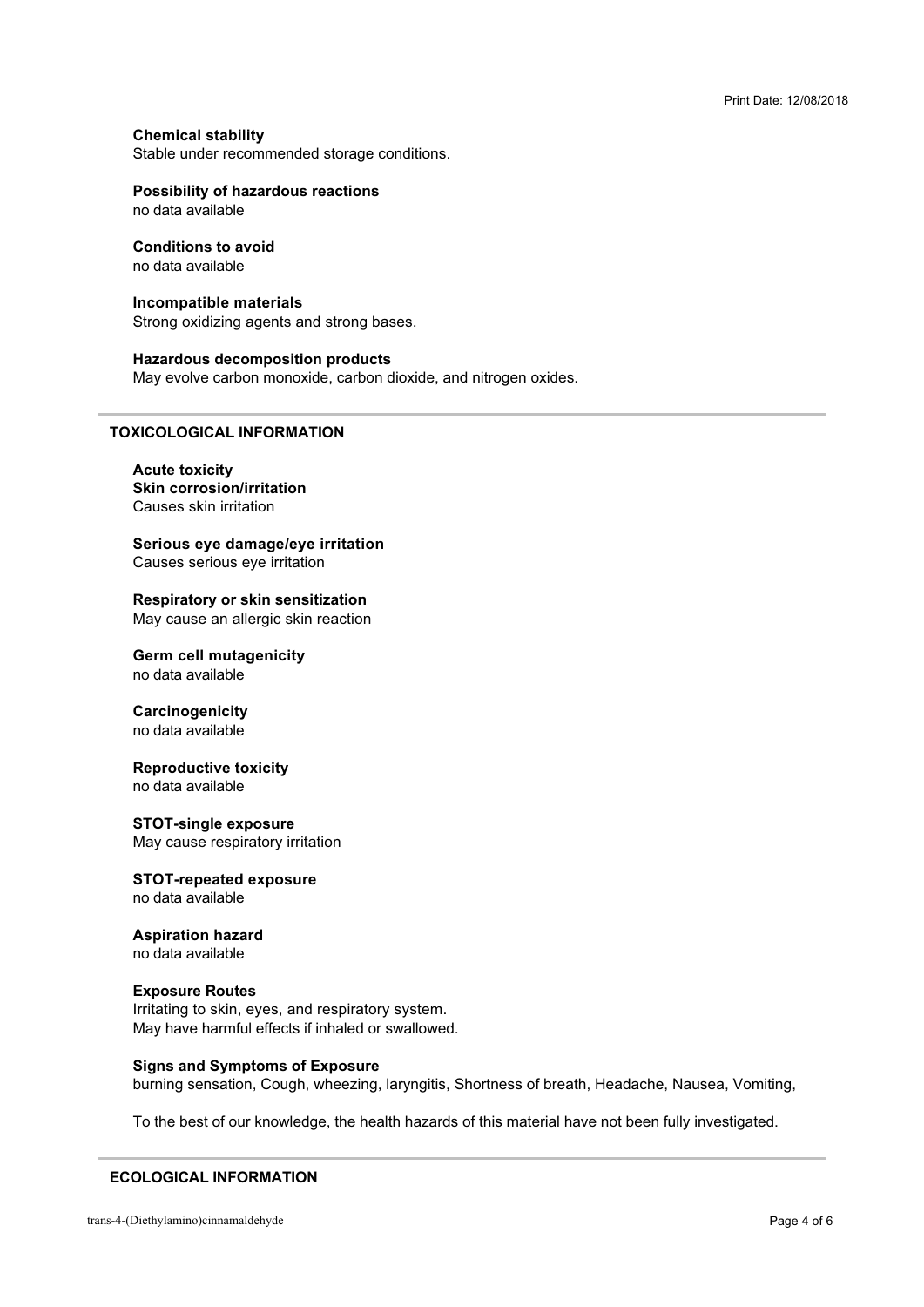**Toxicity** 

#### **Persistence and degradability**

**Bioaccumulative potential** 

**Mobility in soil** 

**PBT and vPvB assessment** no data available

**Other adverse effects** no data available

#### **DISPOSAL CONSIDERATIONS**

with an afterburner and scrubber. Observe all Federal, State and local laws. Dissolve in or mix the material with a combustible solvent and burn in a chemical incinerator equipped

#### **TRANSPORT INFORMATION**

#### **DOT**

 $\frac{1}{2}$ 

#### **IMDG**

Classed non-hazardous for shipping.

#### **IATA**

Classed non-hazardous for shipping.

#### **REGULATORY INFORMATION**

#### **SARA 302 Components**

SARA 302: No chemicals in this material are subject to the reporting requirements of SARA Title III,<br>Section 302 Section 302.

#### **SARA 313 Components**

SARA 313: No chemicals in this material are subject to the reporting requirements of SARA Title III,<br>Section 313 Section 313.

#### **New Jersey Right to Know Components**

 3>K
 0B>+ A
4

trans-4-(Diethylamino)cinnamaldehyde

CAS 22411-59-2

#### **California Prop. 65 Components**

defects, or other reproductive harm. This product does not contain a chemical known to the State of California to cause cancer, birth  $\mathbb{R}$  for  $\mathbb{R}$  and  $\mathbb{R}$  is the set of  $\mathbb{R}$